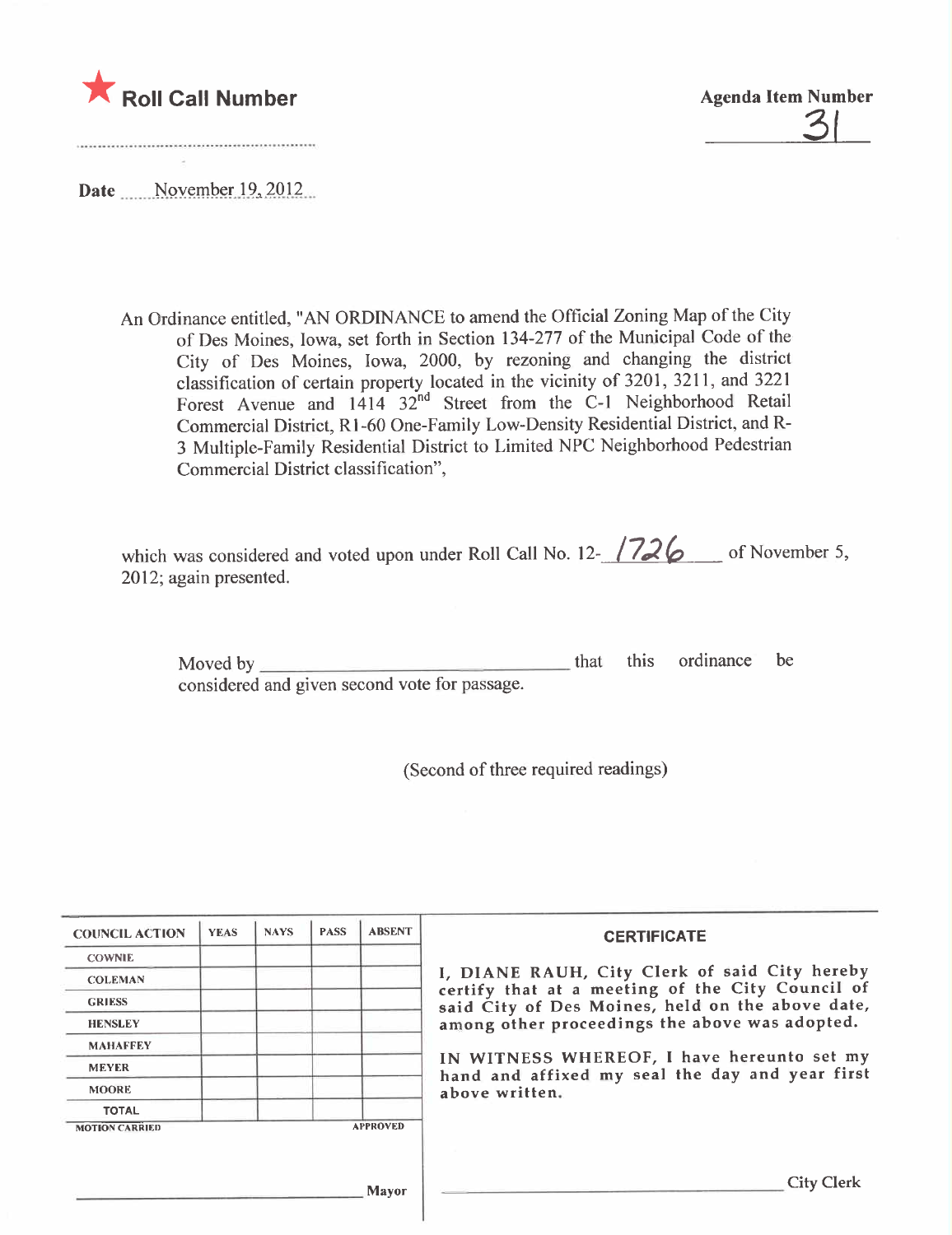ORDINANCE NO.

 $\frac{12 - 1726}{31}$ 

AN ORDINANCE to amend the Official Zoning Map of the City of Des Moines, Iowa, set forth in Section 134-277 of the Municipal Code of the City of Des Moines,  $\frac{1}{2}$  set forth in Section 134-277 of the Municipal Code of the City of persons Iowa, 2000, by rezoning and changing the district classification of certain property located in the vicinity of  $5201$ ,  $5211$ , and  $3211$ ,  $1411$ ,  $1414$ ,  $1416$ ,  $1416$ ,  $1416$  $32<sup>th</sup>$  Street from the C-1 Neighborhood Retail Commercial District, R1-60 One-Family Low-Density Residential District, and R-3 Multiple-Family Residential District to Limited NPC Neighborhood Pedestrian Commercial District classification.

Be It Ordained by the City Council of the City of Des Moines, Iowa:

Section 1. That the Official Zoning Map of the City of Des Moines, Iowa, set forth in

Section 134-277 of the Municipal Code of the City of Des Moines, Iowa, 2000, be and the same

is hereby amended by rezoning and changing the district classification of certain property located

in the vicinity of 3201, 3211, and 3221 Forest Avenue and 1414 32<sup>nd</sup> Street, more fully described

as follows, from the C-1 Neighborhood Retail Commercial District, R1-60 One-Family Low-

Density Residential District, and R-3 Multiple-Family Residential District to Limited NPC

Neighborhood Pedestran Conimercial District classification:

South 60 feet of Lot 1, (except the North 80 feet) Lot 2, all Lot 3, (except the North 142 feet) Lot 4, Rutledge Place, an Official Plat, all now included in and forming a part of the City of Des Moines, Polk County, Iowa.

Section 2. That this ordinance and the zoning granted by the terms hereof are subject to the following imposed additional conditions which have been agreed to and accepted by execution of an Acceptance of Rezoning Ordinance by all owners of the property and are binding upon the owners and their successors, heirs, and assigns as follows:

- (1) The followig uses shall be prohibited:
	-
	- a) taverns and nightclubs,<br>b) billiard parlor/game room, b) billiard parlor/game room,
	- c) communication tower/antenna (unless as an extension of 20 feet of less from the structure),
	- d) delayed deposit services,
	-
	- e) pawn brokers,<br>f) gas stations/convenience stores,
	- g) off-premises advertising signs, and  $\frac{1}{2}$  on-premises advertising signs, and
	- h) liquor stores where gross revenues of tobacco and alcohol products exceed 40% of sales.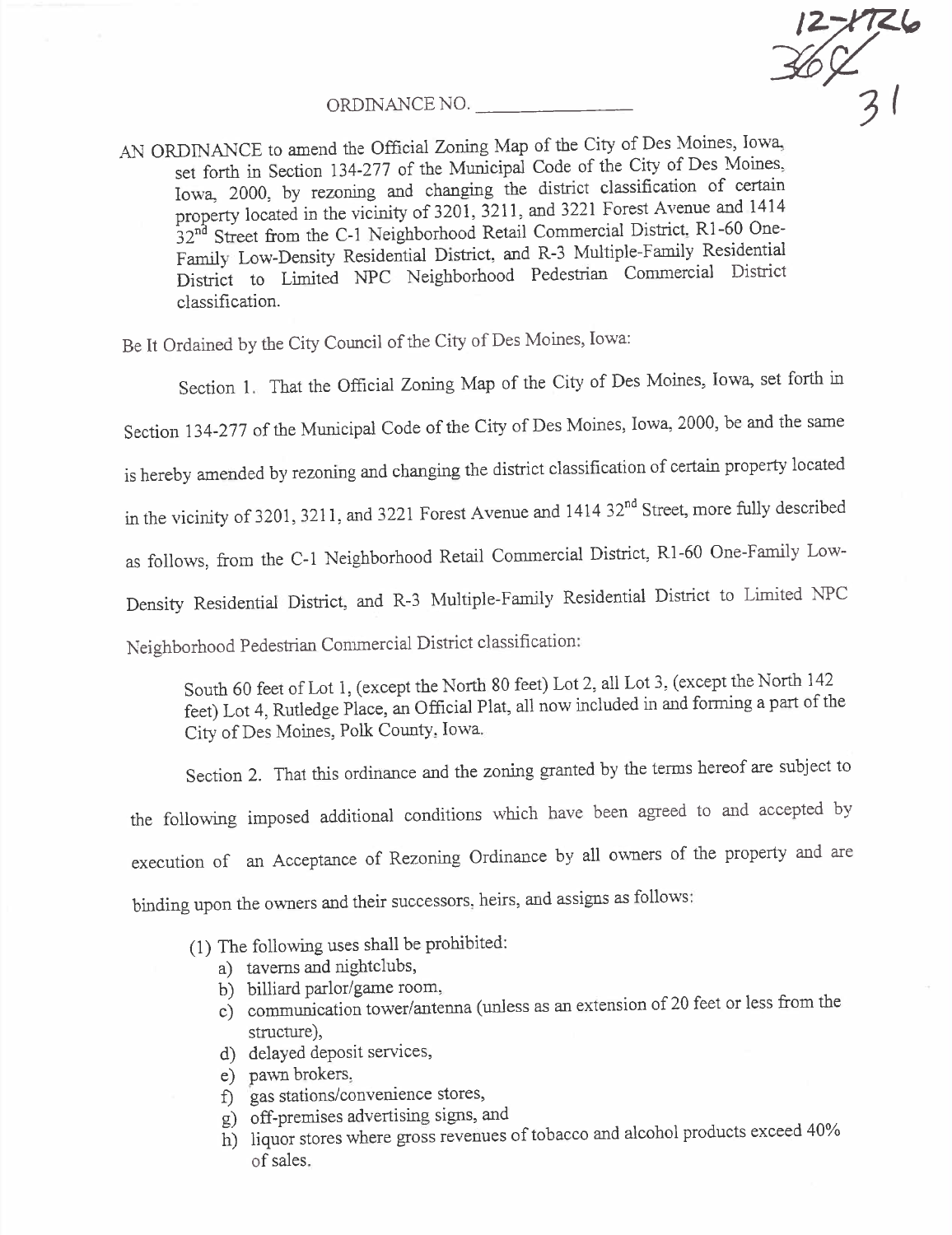$z^2$ 

- (2) The density of any future residential development shall be dependent upon Site Plan review and upon the traffic study required to be submitted with the Site Plan. review and upon the traffic study required  $\sim 1$  be submitted to dividend units net acre However, the density of any development shall not exceed  $\alpha$  division  $\beta$ (48 dwelling unts on a 1.20-acre site).
- (3) Any development shall be in accordance with a Site Plan under the Design Guidelines for the NPC District.
- (4) Any development of a multiple-family research  $\frac{1}{2}$  and  $\frac{1}{2}$  and  $\frac{1}{2}$  in accordance  $\frac{1}{2}$  and  $\frac{1}{2}$  in accordance  $\frac{1}{2}$  and  $\frac{1}{2}$  in accordance  $\frac{1}{2}$  and  $\frac{1}{2}$  in  $\frac{1}{2}$  and  $\$ Site Plan under the Design Guidelines for  $M_{\text{max}}$
- (5) Any multiple-family residential structure shall have at least one primary entrance oriented toward Forest Avenue.
- (6) The entire ground floor of any structure shall be seen in  $\frac{1}{\sqrt{2}}$  or cement board i  $\mu$ aterials, with the balance sided with brick, masonry, and or cement board materials.
- (7) Any sligles shall be architectual style.
- (8) Any off-street parking shall be landscaped and screened in accordance with the City's Landscape Standards as applicable to the C-2 District.
- (9) Any development shall include a landscaped standard streets and scape Standards as Avenue right-of-way in accordance with the City's Landscape Standards as applicable to the C-3 District.
- $(10)$  Any trash enclosure on site shall conform to the  $\alpha$  multiment the principal building with and be comprised of durable materials  $\mathcal{L}_{\text{max}}$  of  $\mathcal{L}_{\text{max}}$ steel gates.

Section 3. This ordinance shall be in full force and effect froni and after its passage and

publication as provided by law.

Section 4. The City Clerk is hereby authorized and directed to cause a certified copy of

the Acceptance of Rezoning Ordinance, this ordinance, a vicinity map, and proof of publication

of this ordinance, to be properly filed in the office of the Polk County Recorder.

FORM APPROVED:

Michael F. Kelley Assistant City Attorney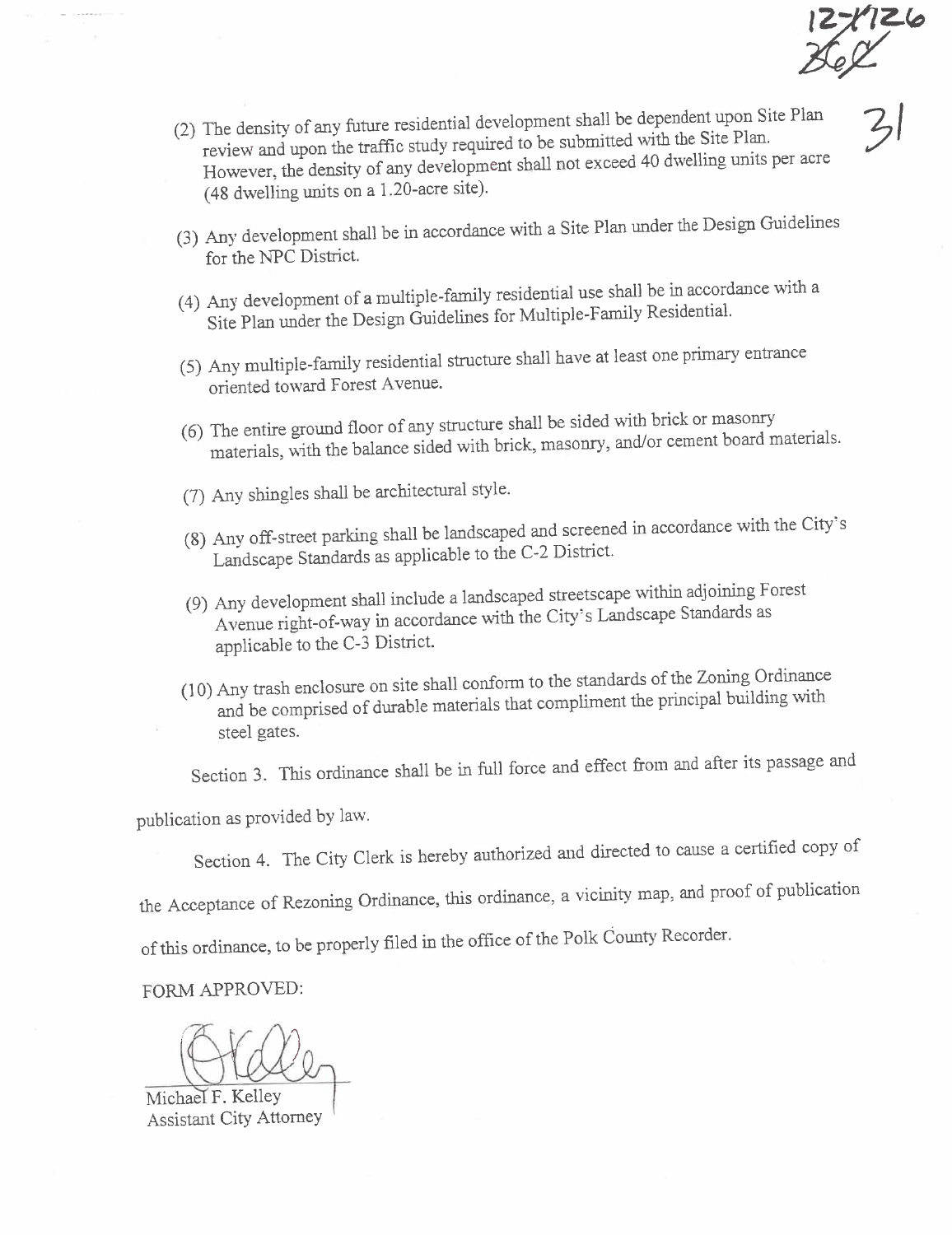HOGAN LAW OFFICE 3101 INGERSOLL AVENUE, SUITE 103 DES MOINES, IOWA 50312 (515) 279-9059 FAX (515) 277-5836

3/

 $\mathbb{CP}$  ;

 $\bullet$ 

 $\mathbb{R}$  ,  $\mathbb{R}$  . Let ...I"...~ \. -~ '\

 $\sum_{i=0}^{\infty}$ 

**Add** 

TIMOTHY C. HOGAN LAWRENCE i. JAMES, JR.

> Mayor Frank Cownie Des Moines City Council City of Des Moines 400 Robert D. Ray Drive Des Moines, IA 50309

November 12, 2012

Re: Rezoning of 3201, 3211, and 3221 Forest Avenue and 1414 32<sup>nd</sup> Street

Dear Mayor Cownie,

I represent 3201 Forest, LLC, the developer of the properties located at 3201,3211, and 3221 Forest Avenue and 1414 32<sup>nd</sup> Street (the "Property"). The developer seeks to rezone the Property from C-1, R-3 and R-1-60 to Neighborhood Pedestrian Commercial ("NPC") in order to nursue construction of an apartment building. My client could build a commercial or pursue construction of an apartment building. multifamily building on the site without a zoning change. However, NPC zoning is necessary to allow for a more pedestrian-friendly design pursuant to goals set forth in the 2011 Drake Neighborhood Plan (below). In addition, the use restrictions agreed to by iny client as a condition of rezoning would actually limit the uses of the Property more than the current zoning.

The request to rezone to NPC is only the first step my client needs to undertake before any work could begin. After rezoning, the developer will return to the DNA, City staff, and Drake University with a site plan, which will be the product of neighborhood input. Pursuant to NPC and multifamily design guidelines, any site plan would need to be reviewed and approved by the Plan and Zoning Commission.

Mike Nelson is one of the principals of 3201 Forest, LLC. As owner of Nelson Development, Mr. Nelson is one of the leading developers of high-quality multifamily housing in Des Moines. A sample of Nelson Development's recent multifamily projects include:

- Liberty Building (Hyatt Place Hotel, office and retail space, and condominiums).  $\mathcal{L}^{\text{max}}$
- e300 Grand (Zombie Burger, retail, and 79 energy-efficient apartments).
- AP Transfer Lofts (70 loft apartments).  $\sim$
- Fleming Building (80 apartments).  $\omega_{\rm{eff}}$
- The Des Moines Building After a competitive process, the City of Des Moines chose Nelson Development and Foutch Brothers to renovate the historic Des Moines Building at  $6<sup>th</sup>$  and Locust Avenue. Work has begun on a mix of 136 apartments, retail, office, and restaurant space, which will completed in 2014.

In the Drake Neighborhood, the developer seeks to build a three-story, 48-unit apartment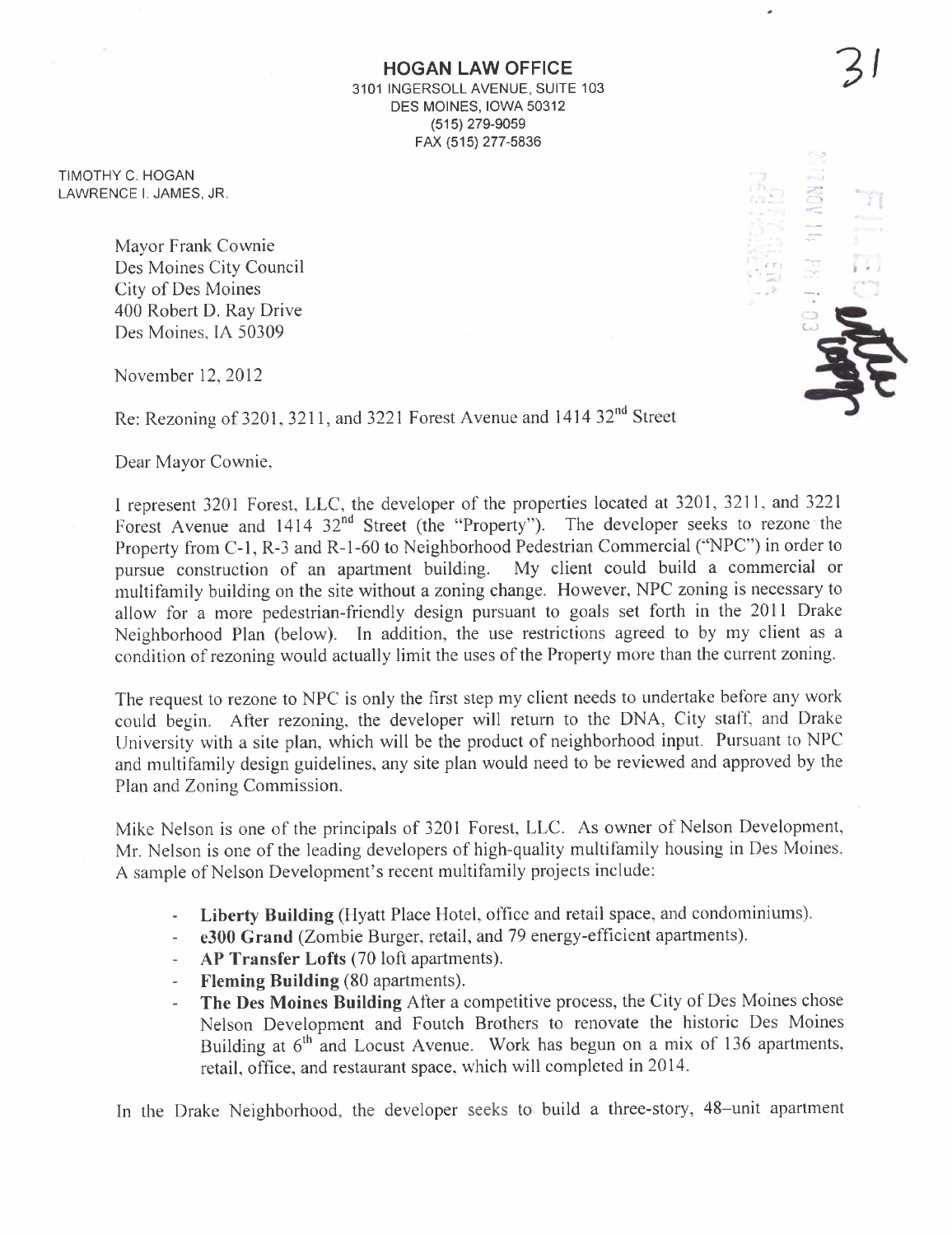building with 68 parking spaces (the "Project"). I have attached a conceptual site plan and perspectives for your review. The building hugs the corner of 32<sup>nd</sup> Street and Forest Avenue, but is set back further from the corner than the existing building to allow for greater traffic visibility. The conceptual site plan includes parking tucked along the side and behind the building and a new 12-foot sidewalk and street trees along Forest Avenue.

As noted above, prior to creating this plan, the developer considered the goals, policies, and objectives set forth the in the 2011 Drake Neighborhood Plan:

# (http://drakeneighborhood.org/neighborhood plan/drake neighborhood plan.pdf).

The Drake Neighborhood Plan was created during a two-year process from 2009 to 2011 and included input from the DNA, Drake University, neighborhood residents and businesses, and City staff. I have attached several pages from the Drake Neighborhood Plan for your review. Each goal or policy that concerns this Project is addressed below.

# Page 24

Goal/Outcome 1.4: Provide a range of quality housing opportunities in the Drake Neighborhood

> Action Step 1.4.1 b: Encourage new, affordable multifamily developments to be located along neighborhood corridors such as University A venue, Forest Avenue, MLK Jr. Parkway, etc.

The Project meets the goal to locate new, mixed-income affordable multifamily housing on a neighborhood corridor, Forest Avenue. Under Iowa Finance Authority guidelines, a portion of the apartments shall be reserved for households at or below 60% of median income (60 % median income =  $$31,740$  (single), \$36,240 (two people) in 2012). Rents are estimated at \$600 for a one-bedroom apartment and \$725 for a twobedroom apartment. The remaining apartments will be offered at market rate.

## Page 57

Goal/Outcome 5.4: Develop the area along Forest Avenue between 30th Street and 33rd Street as a pedestrian- friendly "campustown" district.

> Action Step 5.4.1a: The DNA and DABA will support the rezoning of property from C-1 to NPC on a case-by-case basis.

Strategy 5.4.2 Encourage redevelopment that provides additional housing density to support the area businesses.

Action Step 5.4.2a The DNA and DABA will support this type of development as it occurs.

The Project meets the goal to help develop a pedestrian-friendly, "campustown"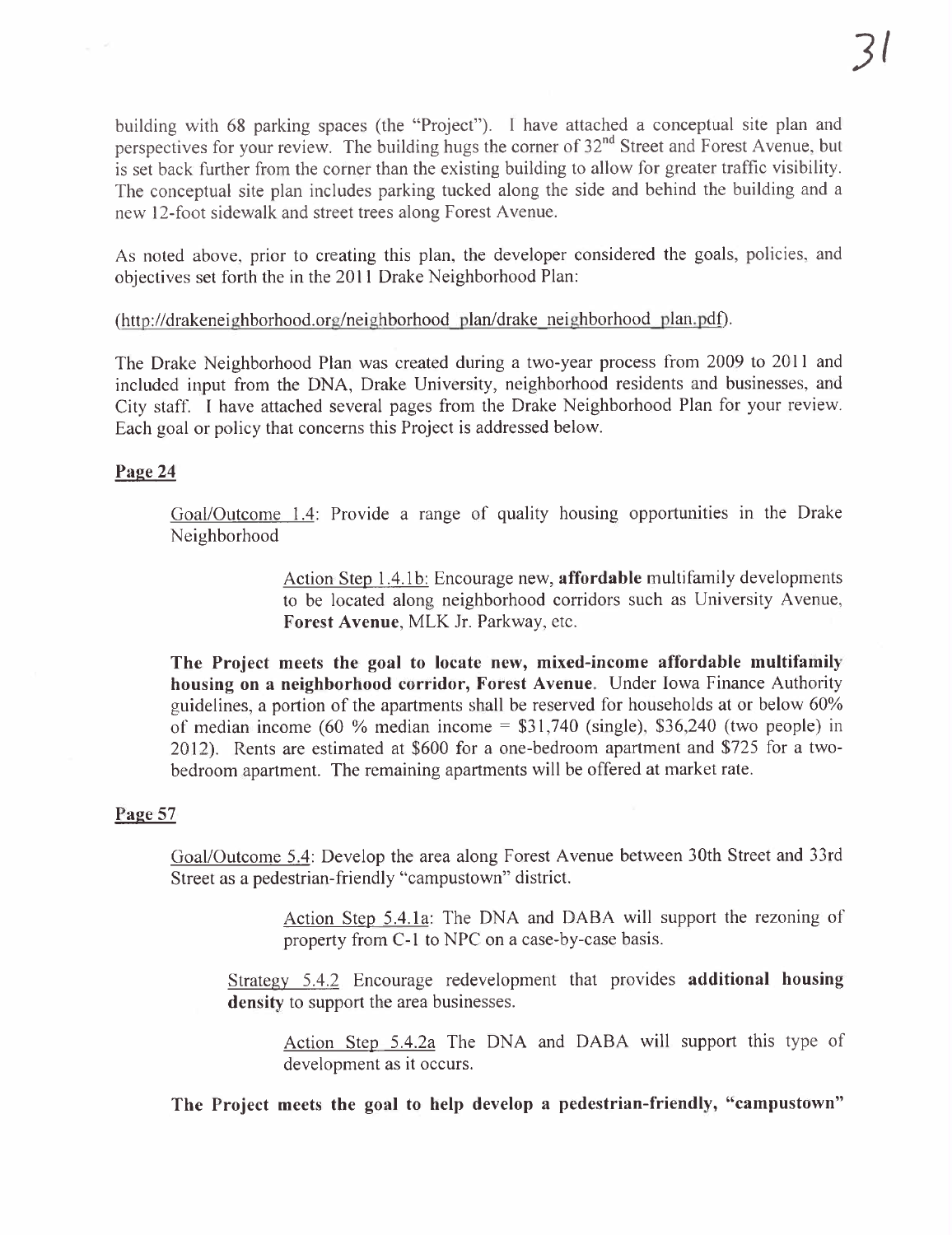district on Forest Avenue between  $30<sup>th</sup>$  and  $33<sup>rd</sup>$  Street. This Project is located within the section of Forest Avenue described in the Drake Neighborhood Plan. Rezoning the Property to NPC will allow the addition of housing density to the area, which is necessary to support additional retail development on Forest Avenue.

### Page 60

In the introduction to the Land Use & Zoning section of the Drake Neighborhood Plan, "(tJhe following policies are included in the future land use plan for the Drake neighborhood:

The Drake neighborhood recognizes the value of residential density, and the need for multiple family properties to house the University's student population as well as to serve a broad range of resident needs. Higher residential densities should be encouraged along the major corridors in order to support commercial districts and utilize mass transit routes. The Drake neighborhood supports the construction of high quality, multi-family development projects, particularly along University Avenue, Forest Avenue, and Martin Luther King, Jr. Parkway, as well as land adjacent to Drake University. The Neighborhood Association would like to participate in site plan review for multi-family development proposals, to ensure they are of a scale and character that blends well with the neighborhood." (emphasis added)

#### Page 63

Goal/Outcome 6.3 Promote compact, pedestrian-friendly neighborhood commercial districts in the Drake neighborhood.

> Action Step 6.3.1d Support rezoning requests along both sides of Forest Avenue between 30th and 33rd Streets from "C-L" Neighborhood Retail Commercial District to "NPC" Neighborhood Pedestrian Commercial District on a case- by-case basis as development is proposed.

The Project meets the goal to promote compact, pedestrian-friendly neighborhood commercial districts in the Drake Neighborhood. This Project is located within the section of Forest Avenue described in the Drake Neighborhood Plan. Rezoning the Property to NPC will allow the addition of housing density to the area, which is necessary to support additional retail development along Forest Avenue.

After you have had the opportunity to review the attached documents, please feel free to contact me at 279-9059, 205-2158 or larry@hoganlawoffice.net with any questions or concerns. I look forward to working with the City, Drake University, and the Drake Neighborhood on this exciting opportunity to revitalize a block of Forest Avenue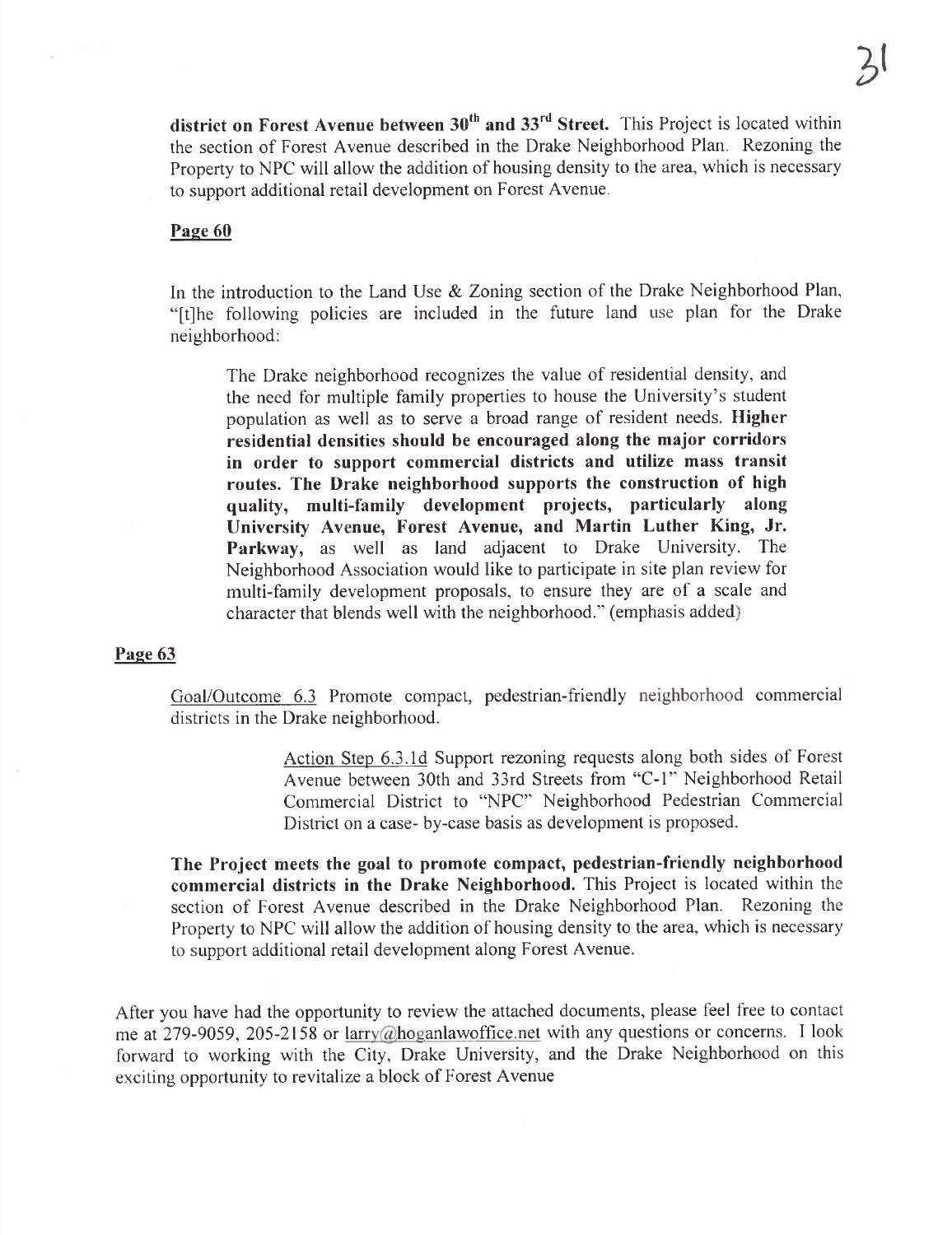Very Truly Yours,

 $\mathcal{L}^{\text{max}}_{\text{max}}$  . The  $\mathcal{L}^{\text{max}}_{\text{max}}$ 

T Larry James Jr. Attorney for 3201 Forest, LLC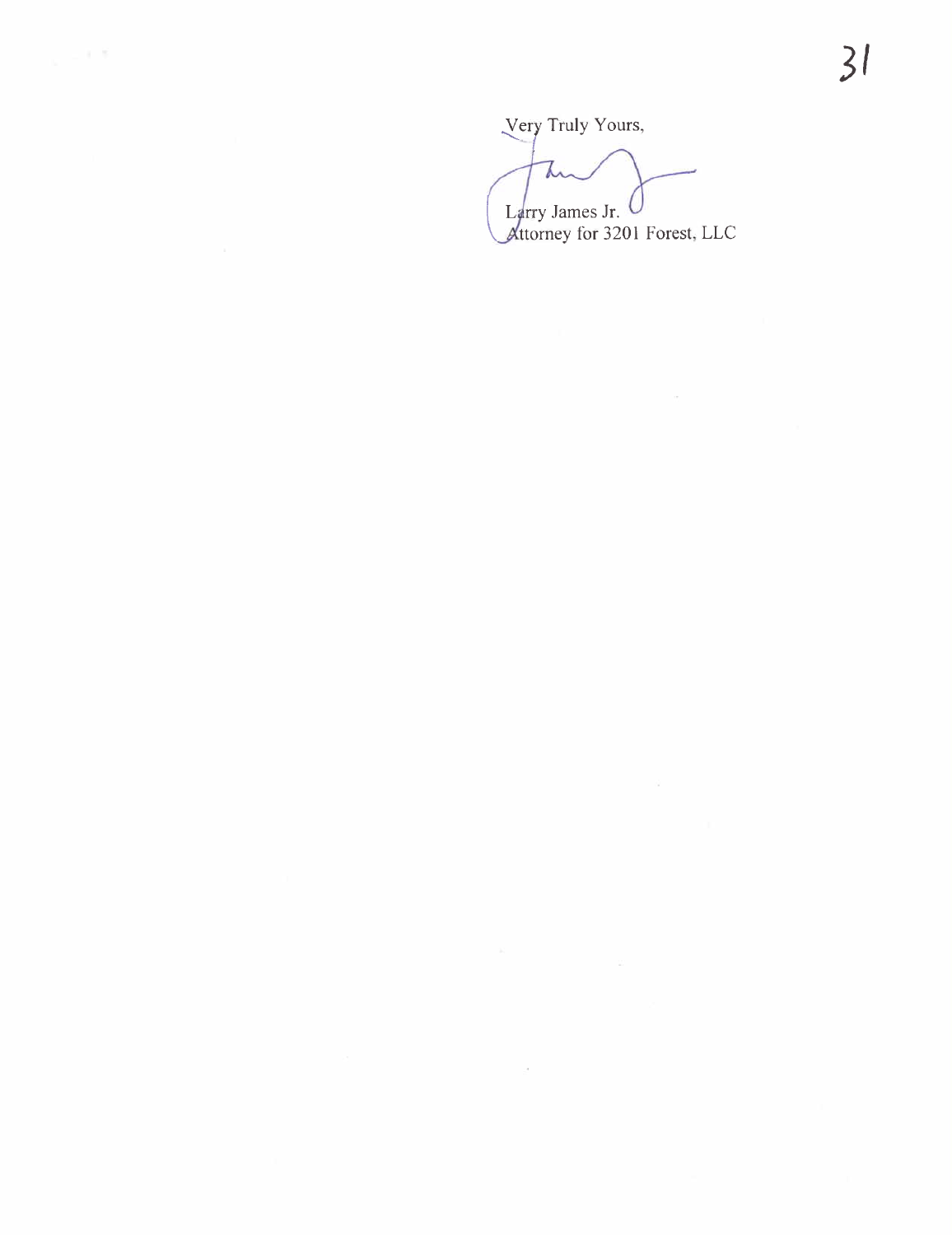